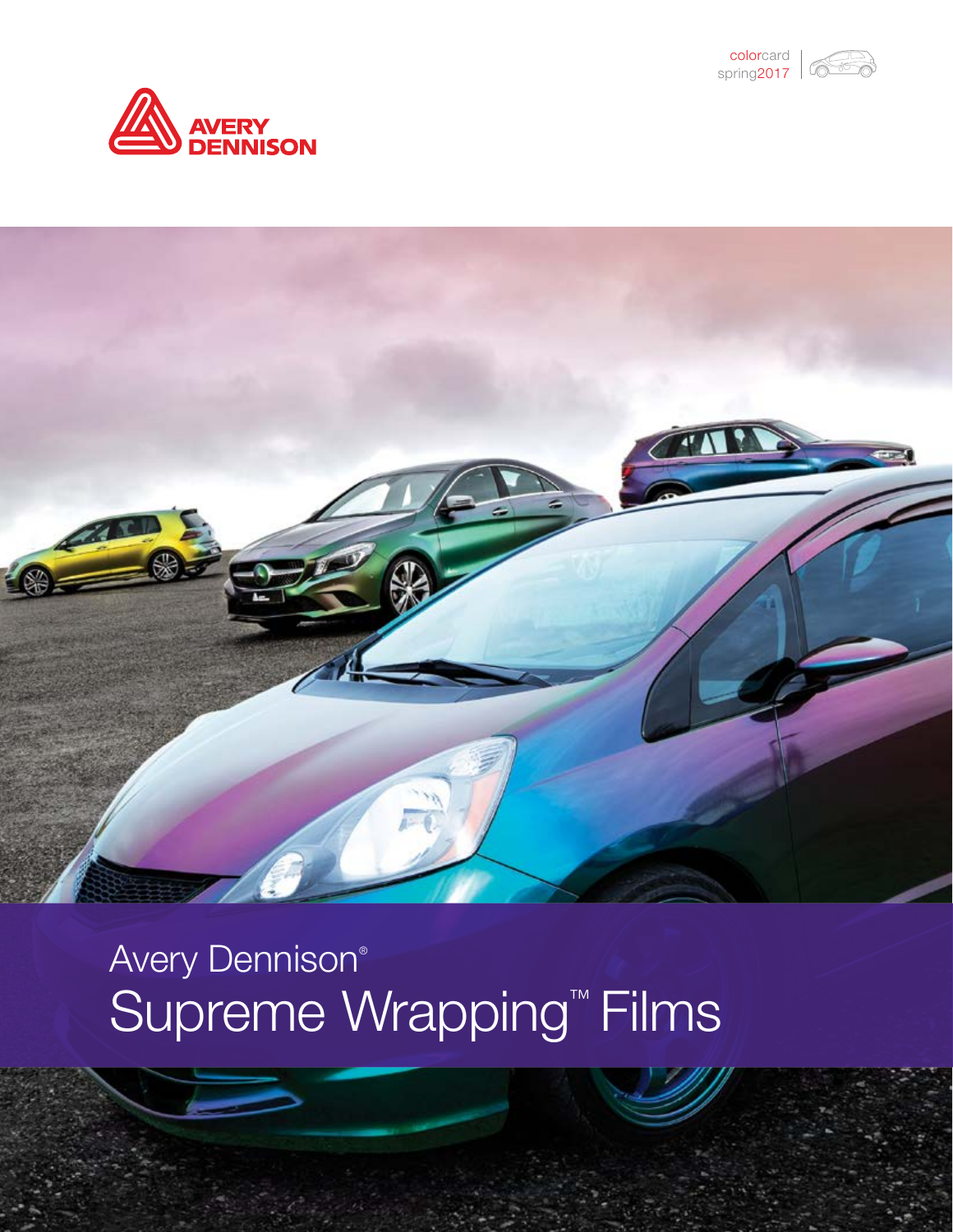# Avery Dennison ® Supreme rapping Films

Combining performance, versatility and convenience, these multi-layered films incorporate color and clear protective layers. They provide a smooth, attention grabbing finish that's both durable and dazzling.

| <b>Film Type</b>    | Cast vinyl                         |
|---------------------|------------------------------------|
| <b>Adhesive</b>     | Long-term<br>removable             |
| Liner               | Easy Apply RS <sup>™</sup>         |
| Conform-<br>ability | Compound curves<br>& deep recesses |



Satin Silver Metallic SW 900-805-M



Satin Light Blue SW 900-633-O

For details on product durability, please reference the appropriate Product Data Sheet at ics.averydennison.com





#### Satin

| Carmine                                               |  |
|-------------------------------------------------------|--|
| Red<br>SW 900-438-O                                   |  |
| Orange<br>SW 900-372-O<br>NEW!                        |  |
| Yellow                                                |  |
| SW 900-226-O<br>NEW!                                  |  |
| Khaki Green<br>SW 900-712-O                           |  |
| <b>Grass Green</b><br>SW 900-759-O<br><b>NEW!</b>     |  |
| Light Blue<br>SW 900-633-O<br><b>NEW!</b>             |  |
| Dark Blue<br>SW 900-682-O<br>NEW!                     |  |
| <b>Metallic Purple</b><br>SW 900-566-M<br><b>NEW!</b> |  |
| Awesome<br>Orchid<br>SW 900-502-O                     |  |
| Bubblegum<br>Pink<br>SW 900-514-O                     |  |
| White<br>SW 900-116-O                                 |  |
| <b>White Pearl</b><br>SW 900-117-S                    |  |
| <b>Silver Metallic</b><br>SW 900-805-M<br>NEW!        |  |
| Grey<br>SW 900-833-O<br>NEW!                          |  |
| <b>Black</b><br>SW 900-197-O                          |  |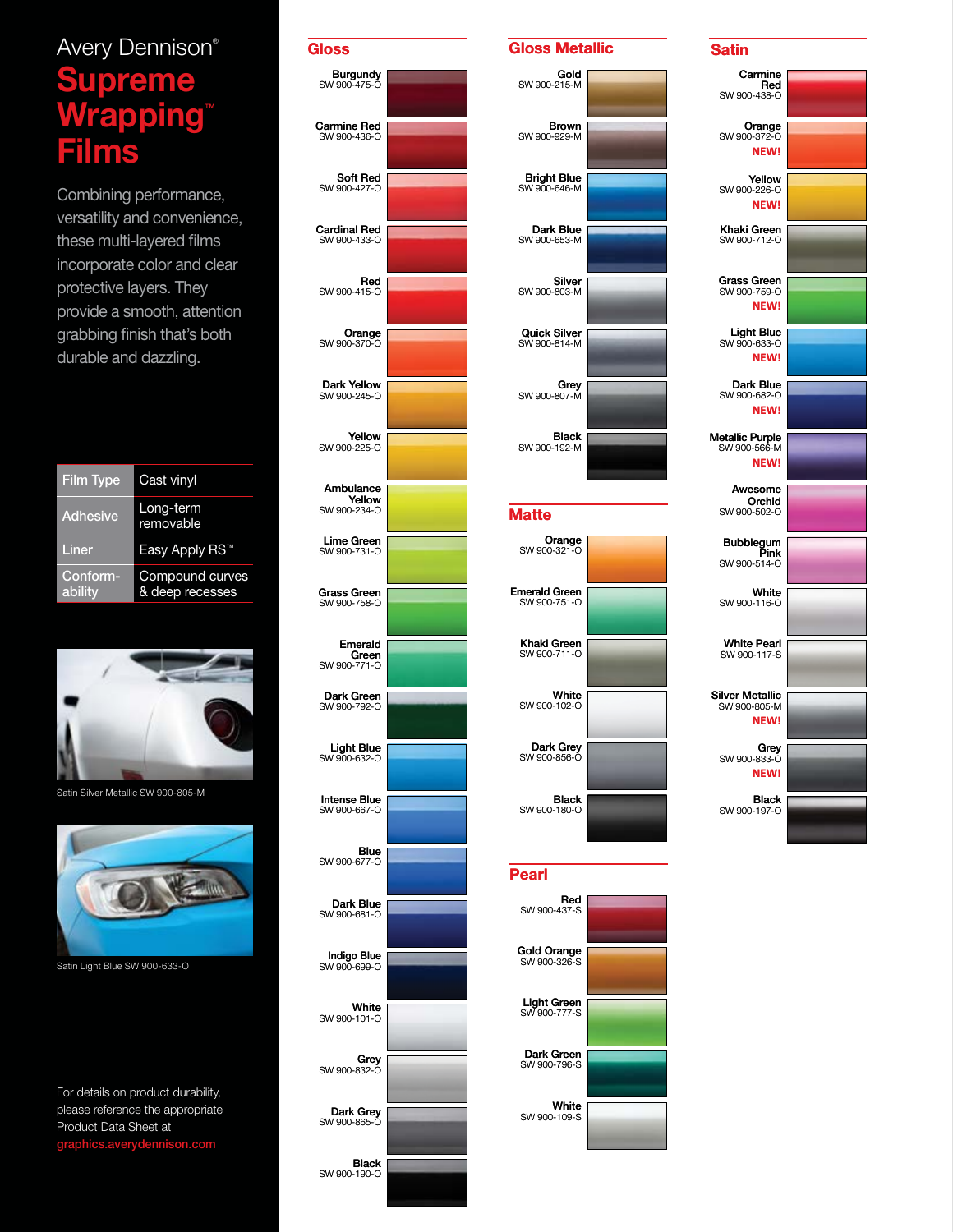

Gloss Roaring Thunder SW 900-552-S



Gloss Urban Jungle SW 900-787-S

# Accent Films

Our Conform Chrome and Transparent Colored Overlaminates are ideal for creating special accents and custom finishes.

# > Conform Chrome

| <b>Film Type</b>    | Specialty                          |
|---------------------|------------------------------------|
| <b>Adhesive</b>     | Long-term<br>removable             |
| Liner               | Easy Apply RS™                     |
| Conform-<br>ability | Curves, concave<br>& convex shapes |

## > Colored **Overlaminates**

| <b>Film Type</b>    | Cast vinyl                                                |
|---------------------|-----------------------------------------------------------|
| <b>Adhesive</b>     | Permanent                                                 |
| Liner               | Synthetic (PET)                                           |
| Conform-<br>ability | Flat, simple curves,<br>simple concave<br>& convex shapes |

## NEW! ColorFlow™ Gloss colors

| <b>Fresh Spring</b><br>Gold/Silver<br>SW 900-252-S             |  |
|----------------------------------------------------------------|--|
| <b>Rising Sun</b><br>Red/Gold<br>SW 900-447-S                  |  |
| Roaring<br>Thunder<br><b>Blue/Red</b><br>SW 900-552-S          |  |
| Rushing<br>Riptide<br>Cyan/Purple<br>SW 900-674-S              |  |
| Urban Jungle<br>Silver/Green<br>SW 900-787-S                   |  |
| Lightning Ridge<br>Green/Purple<br>SW 900-611-S<br><b>NFW!</b> |  |

ColorFlow colors are also available in a Satin finish.

#### Extreme Texture

| Brushed<br><b>Bronze</b><br>SW 900-933-X   |  |
|--------------------------------------------|--|
| Brushed<br><b>Aluminum</b><br>SW 900-812-X |  |
| Brushed<br>Titanium<br>SW 900-802-X        |  |
| Brushed Steel<br>SW 900-813-X              |  |
| Brushed<br>Black<br>SW 900-193-X           |  |
| <b>Carbon Fiber</b><br>White               |  |
| SW 900-115-X                               |  |
| Carbon Fiber<br>Black                      |  |
| SW 900-194-X                               |  |

#### Matte Metallic





Diamond **Blue** SW 900-676-D

Diamond **White**<br>SW 900-161-D

Diamond Silver SW 900-878-D

**Overlaminates** 

Orange SF 100-360-S

Green SF 100-778-S

**Purple**<br>SF 100-565-S

#### Diamond



#### Conform Chrome Colored



#### For information on product sizes, technical details and where to buy, visit [graphics.averydennison.com](http://graphics.averydennison.com/?utm_source=2017%20SWF%20ColorCard%20PDF&utm_medium=brochure&utm_campaign=2017SWFCCPDF&utm_content=apr2017SWFCCPDF)

*\*\*The colors shown are digitally reproduced for printing purposes and are not 100% accurate. For an actual production color, please contact your Avery Dennison sales representative.*